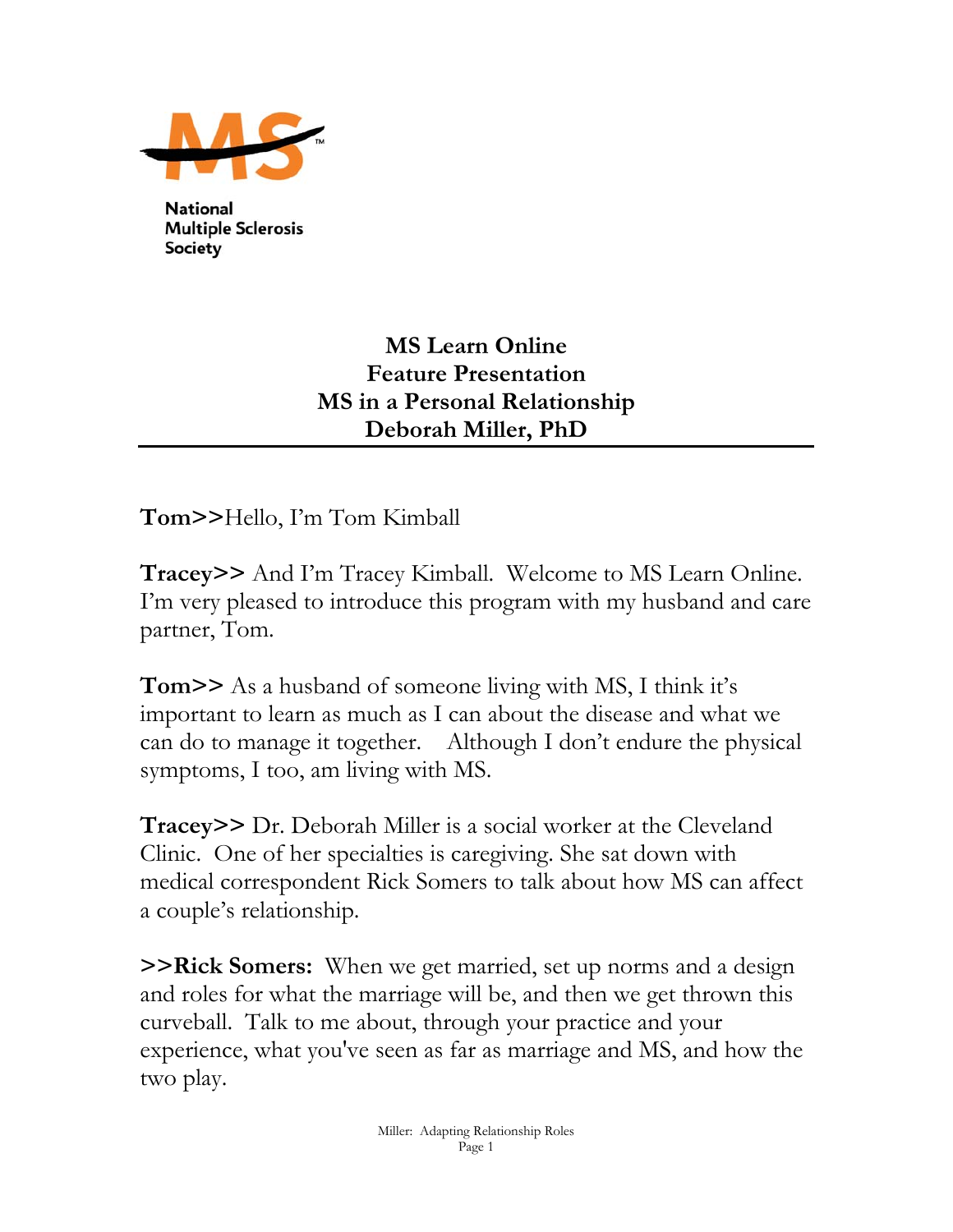**>>Deborah Miller:** Sure. What strikes me very clearly is that MS in marriage is a very unexpected event for most people. When you talk about norms, you're talking not only about how a couple comes together, but how they compare themselves to other people of their own age and own socioeconomic status. And they sort of gauge themselves based on that.

When a couple is dealing with multiple sclerosis, they really don't have any examples to follow, so that they're really struggling and making up their story as they go. And it's very important for people to have good, solid communication and to be able to discuss both their feelings and the concerns that they have. Because there are concerns, and if they go unspoken, they start as little sores but become open wounds.

## **>>Rick Somers:** Right.

**>>Deborah Miller:** So, we really encourage people to be open and honest about what their concerns are, and to begin to make a plan. It's never too early to plan for how you're going to manage what may not be the trajectory that you expected, either financially or in terms of career.

**>>Rick Somers:** Segueing, because I want to use one of those great psychological terms and to kind of test your water on this and see, and that is denial, and how that impacts either me as a diagnosed patient or you as my diagnosed spouse. You talk about coming to terms with the diagnosis, and then the acceptance and the importance of that acceptance in being able to admit we have a problem before we can actually move on and deal with it.

**>>Deborah Miller:** First, I would actually suggest that nobody ever comes to accept MS. They become more effective in dealing with it and managing it, but there are so many changes that people face that it's more of an ongoing accommodation. And, again, communication is a key part of that. Denial can be very healthy, so that people don't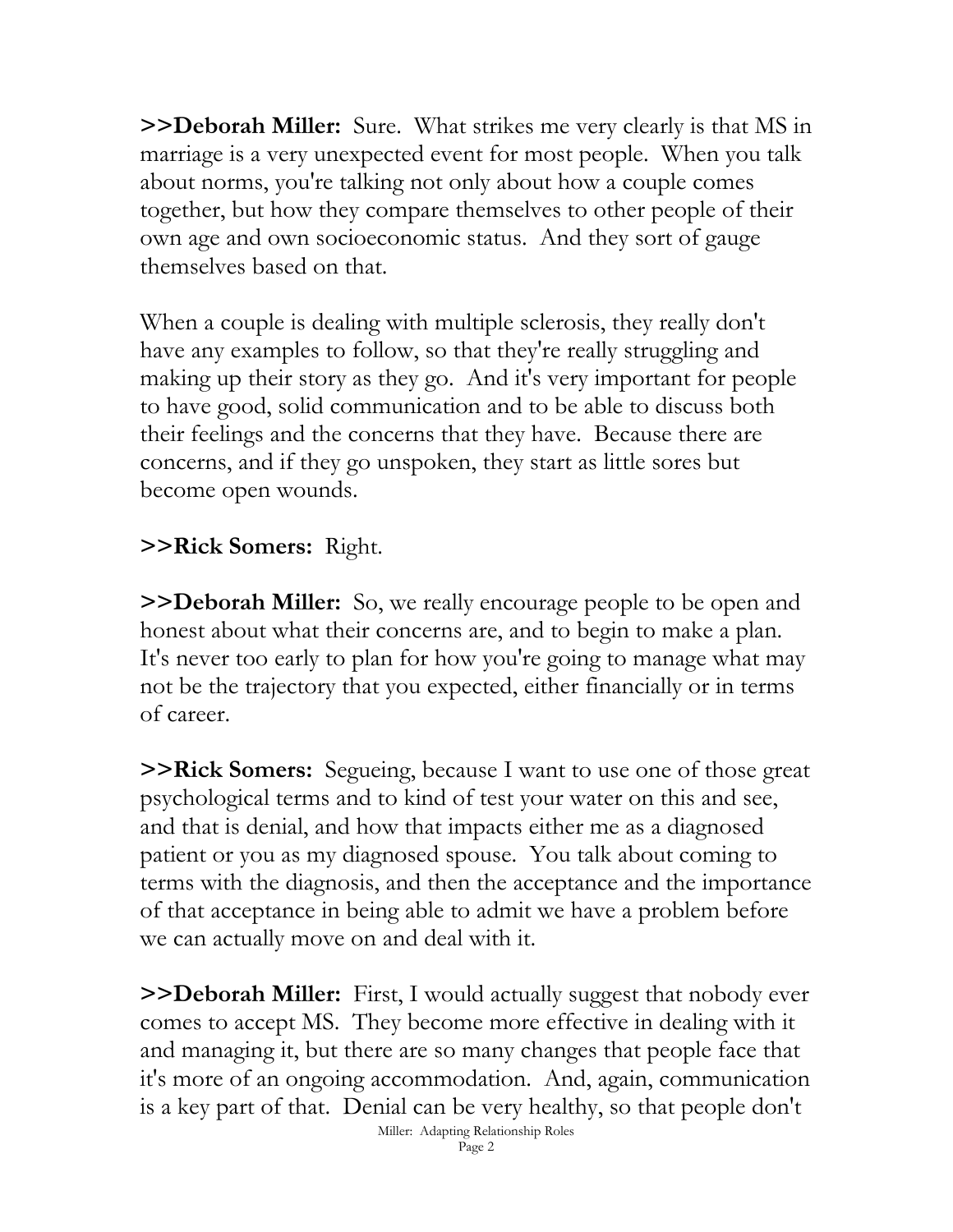catastrophize and become concerned that their life is over. So, we find that there is such a thing as healthy denial.

What becomes a problem is when one person wants to say, "Okay, I've had an exacerbation, I've had my second one, we've confirmed the diagnosis. I really want to go forward and prepare for this." And the other person is not quite at that same point; they're more interested in holding back.

We work a lot with couples to learn to appreciate and accommodate their different coping styles, because not everyone copes the same way. And just as you may have differences of opinion about politics, we try to help people accommodate differences in how they approach MS, but to be able to come together for important planning issues.

**>>Rick Somers:** Yes. Well, what you're saying is applicable acrossthe-board, whether MS is in a marriage or not.

**>>Deborah Miller:** Exactly.

**>>Rick Somers:** I mean, in dealing with today's stressors as a family, where both people are probably working, then you start to bring in kids and in-laws, and job loss, and everything else. What are some of the strategies you try to educate couples that you work with? What are some good ways to get them over the hump?

**>>Deborah Miller:** I think it's really important for them to not automatically give up everything that has made them a couple. Sometimes people will say the core of our relationship was that we liked to do sports together, or that we were opera fans together, and one person can't stay up late anymore at night. There is usually, in addition to the love and the emotion, there is some sort of activity that keeps a couple together as well. And I think that people really need to carefully consider what that is and how they can manage to keep it going in a different way than they have in the past, and to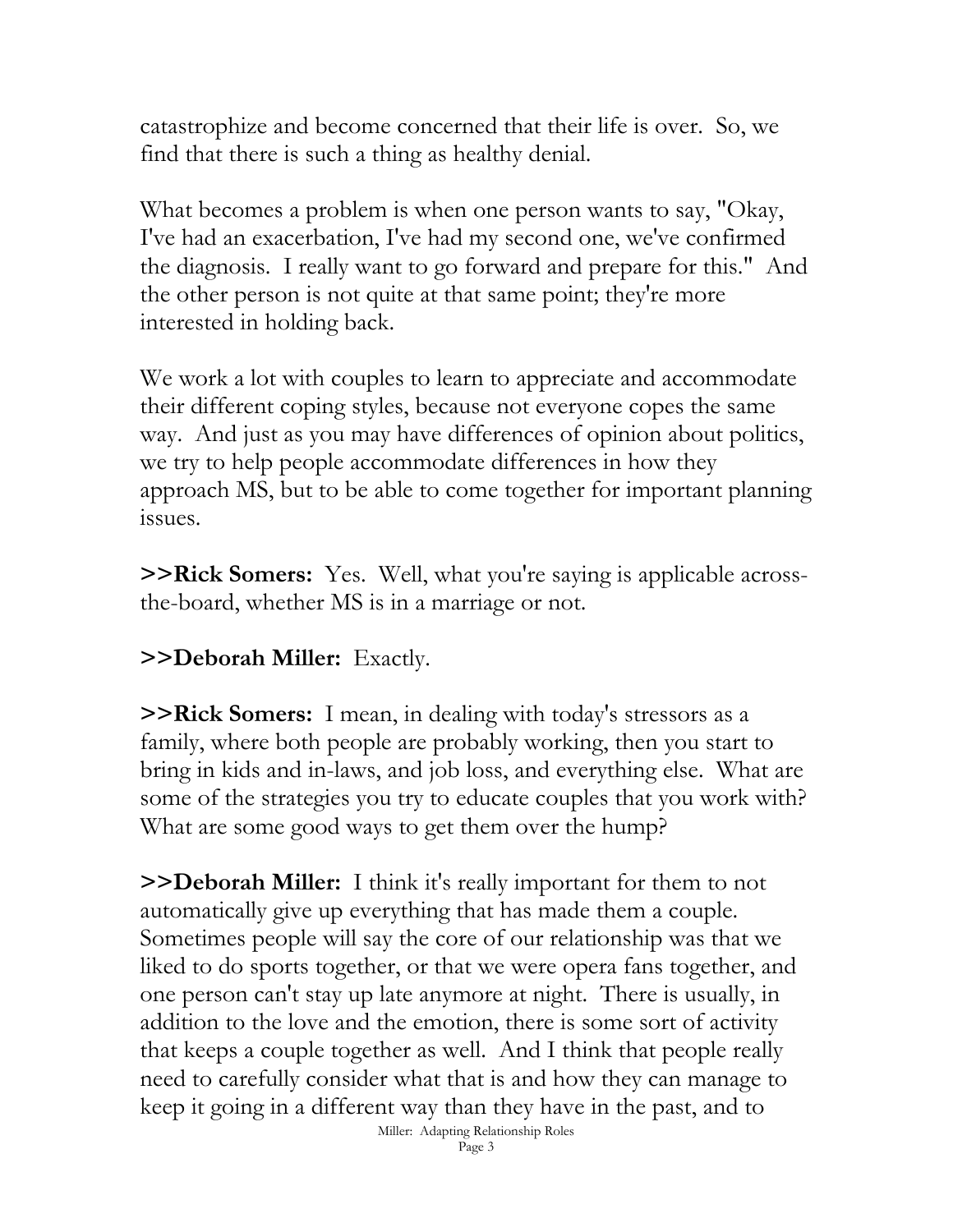learn new ways to be together. That can be in terms of how they play, how they have sex, how they interact with their children. People need to be flexible, and it's a constant thing.

One of the things that I find is beneficial about having a therapeutic relationship established with people is that the therapist has a really good idea of what the strengths of the couple are, and what they've been through, and how they've overcome obstacles, and how they've come out on the other side. And when they face a difficulty again, when they come back, you're really in a position to help them recall their struggles and their victories, and help them to move forward from that point.

**>>Rick Somers:** In talking about progressive MS, what are some of the issues that care partners are commonly facing that you see?

**>>Deborah Miller:** The thing that I am warning care partners about and are most concerned about is that they don't lose themselves in the process of caring for their loved one who has MS.

**>>Rick Somers:** You have success stories, or one that maybe you would share? And you don't need to be specific.

**>>Deborah Miller:** A very young couple both with very active careers who were on a trajectory, that they were living parallel lives and were sort of passing, cross in the hallway. And the MS was really a wakeup call. It made them both rethink their priorities. Neither of them gave up their career, but they certainly reallocated their time and their commitments.

**>>Rick Somers:** That's one of those feel goods that keeps us as mental health professionals moving forward, hopefully.

**>>Deborah Miller:** It really is. Absolutely.

**>>Rick Somers:** Closing thoughts that you might have? Miller: Adapting Relationship Roles Page 4